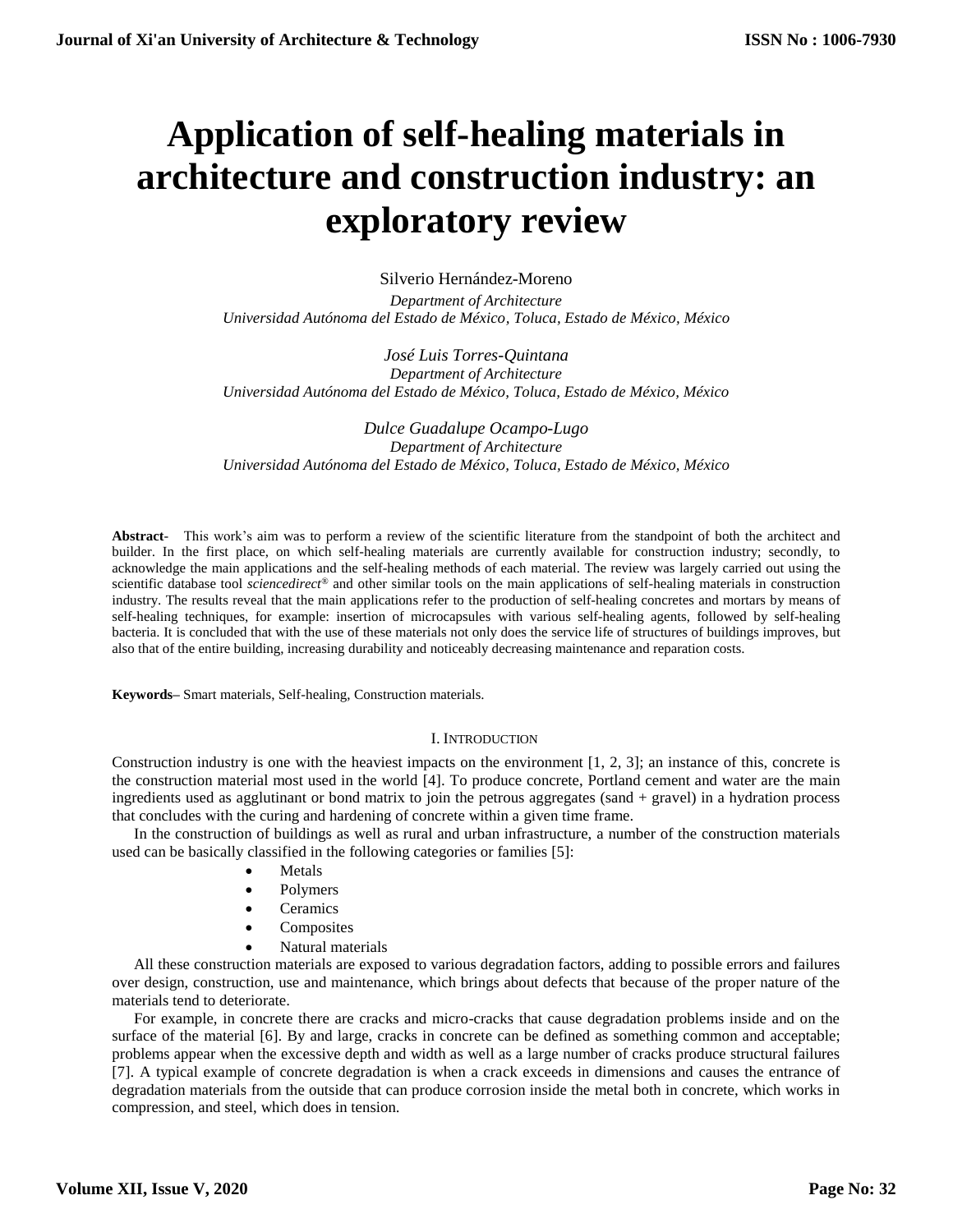In like manner, other sorts of materials such as metals, polymers, plastics, ceramics and various composites are exposed to deterioration agents by material defects.

To prevent the degradation and deterioration of materials and extend their service life, preventive and corrective maintenance is basic, as well as numerous methods and strategies to protect the materials such as:

- Reduction of corrosion by means of anticorrosive coatings
- Cathodic protection of reinforcing steel in reinforced concrete
- Concrete coating in reinforcing steel

 Incorporation of fibers and particles embedded in composite materials (ceramic, polymeric or metallic matrix) as reinforcement against internal and external aspects of the material

Improvement of mixtures regarding the use of cement / water ratio

 Architectural and constructive protection of the construction components against moisture, radiation, carbonation and condensation agents, fungi, dust, etc.

- Use of hydrophobic coatings on the materials' surface
- High-durability finishes in construction components
- Et cetera

At present, there is an innovative technique that directly protects the material from the degradation agents, which refers to the materials' self-healing from the inside, which is the ability or capacity that a material has to repair damages from external and internal agents automatically and autonomously [7]. Self-healing may take two forms:

- 1. Autonomous self-healing (with no external intervention),
- 2. Non-autonomous (it requires human help or intervention or of any external agent).

There are various processes for a material to heal itself. The main is self-healing of cracks (as it is the typical case of concrete) which close and protect the material; however, there is also other very similar process, which consists in filling the gaps or holes the material may have and thus increase the performance of mechanical strengths and even the aesthetical appearance of the material.

In order to accomplish this, several strategies of material design are required, since materials for construction industry, and in general, are diverse in nature and with different properties: polymers/plastics, paints/coatings, ceramics/concretes, metallic/steel, etc., which have their own self-healing mechanisms [8].

To design self-healing materials, there are some techniques and methods that largely have to do with chemistry and materials science [8]:

> Releaser of the repairing agent, which is the most used mainly in concrete, a frequently used technique is the insertion of capsules or particles that release self-healing agents inside the material.

> Reversible cross bonds or "reticulation", which is an irreversible process of polymeric materials, it is performed in order to attain higher mechanical strengths such as a high Young's modulus, resistance to solvents and high resistance to fracture.

> Electro-hydro-dynamical, in this technique blood's coagulation process was imitated by means of aggregating colloidal particles in the defective site.

> • Conductivity. Polymeric materials are insulating. By providing polymeric systems with conductivity, these materials may become suitable for electronic applications. Adjustable conductivities in polymeric materials may offer information on the structural integrity by means of the electronic feedback that might offer a better idea of the most difficult task of detecting and quantify micro-cracks.

> Shape-memory effect. Certain heavily ordered inter-metallic systems show the known shape memory effect, in which the plastic deformation applied in martensite phase at low temperature may be almost completely inverted in the transformation into austenite phase at high temperature [9, 10].

> Nano-particle migration. Nanoparticles in a polymeric fluid may be segregated in cracks due to the fatigue attraction induced by the polymer between the particles and surface [11].

 Co-deposition. Electrolytic co-deposition can also be used to design self-healing anticorrosive coatings. The microcapsules that contain corrosion inhibitors may be added to composite coatings by means of this method [12].

The main applications of self-healing materials nowadays in construction industry summarize as follows:

- Self-healing concrete and mortars
- Self-healing metallic structures
- Self-healing waterproof coatings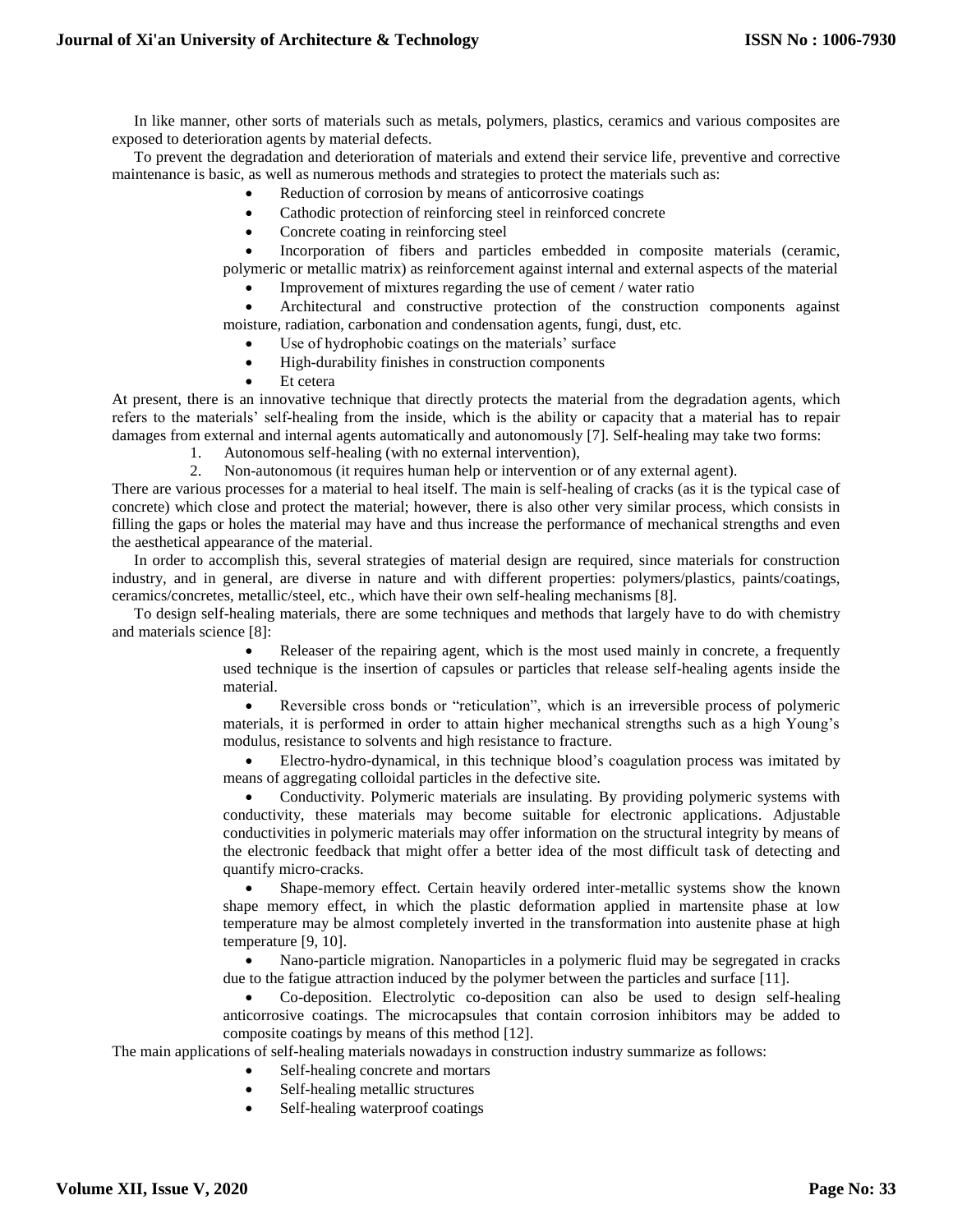- Self-healing paints
- Self-healing polyurethane
- Self-healing thermosetting polymers
	- Compounds reinforced with self-healing fibers

The goal of this work is to carry out a review of the scientific literature from the standpoint of the architect and builder, firstly on which self-healing materials are available for construction industry and secondly find out the main applications and self-healing methods of each material.

The use of techniques and strategies for self-healing materials in construction industry is fully justified as any material may produce micro-cracks and other defects which propitiate structural damage in construction systems, and on so, it produces excessive expenditures in preventive and corrective maintenance as well as costly repairs. In like manner, it is justified to resort to these novel techniques to help prolong the service life of buildings and their durability. Service life understood as the time after installation or construction over which a building or its parts meet or exceed the requirements they were designed and built for [13]. Durability understood as the capacity of a building or component to reach the optimal performance of its functions within a certain environment or place, for certain time with no significant corrective maintenance or repairs [14].

Self-heling properties in materials are still under research and at early stages of commercialization and product application, however in the near future they will be a reality at economically acceptable prices, which help their use and implementation in various industries, including construction.

As the industry more openly accepts these innovative self-healing techniques, their everyday use will increase. At present, self-healing materials are a technical reality and the fact there is so much interest in the research and scientific development of these innovative technologies is because it has a high potential of technical and economic feasibility as well as social and environmental, as it is a technological innovation that might save numerous natural and economic resources in the future from the construction of infrastructure, buildings and cities

### II. METHODOLOGY

A review of exploratory nature of the literature was carried out by means of a main category: a review of the scientific literature on the applications in construction industry of self-healing materials.

The review was mainly carried out with the help of the *sciencedirect®* database tool, and other similar, on the main applications of self-healing materials in construction industry, gathering information in the following format (table 1).

**Table 1.** Format to gather the information from the scientific literature on self-healing materials in construction industry

| <b>Bibliographic reference</b> | Work's main aim |  |
|--------------------------------|-----------------|--|
|                                |                 |  |

Source: Author's own elaboration.

Later on, in order to process the information, the following data were analyzed:

- Material in question, determined by type and nature
- Main uses and applications in construction industry
- Identified self-healing technique

Finally, the format below was used for presenting the results (table 2):

**Table 2.** Format to interpret the review of the scientific literature referring to the applications of self-healing materials in construction industry

| <b>Bibliographic</b><br>reference | <b>Self-healing material</b> | <b>Main applications</b> | <b>Self-healing technique</b> |
|-----------------------------------|------------------------------|--------------------------|-------------------------------|
|                                   |                              |                          |                               |
| Course Author's own alghoration   |                              |                          |                               |

Source: Author's own elaboration.

# III. RESULTS

The results of the review of the scientific literature related to applications of self-healing materials in construction industry are shown in: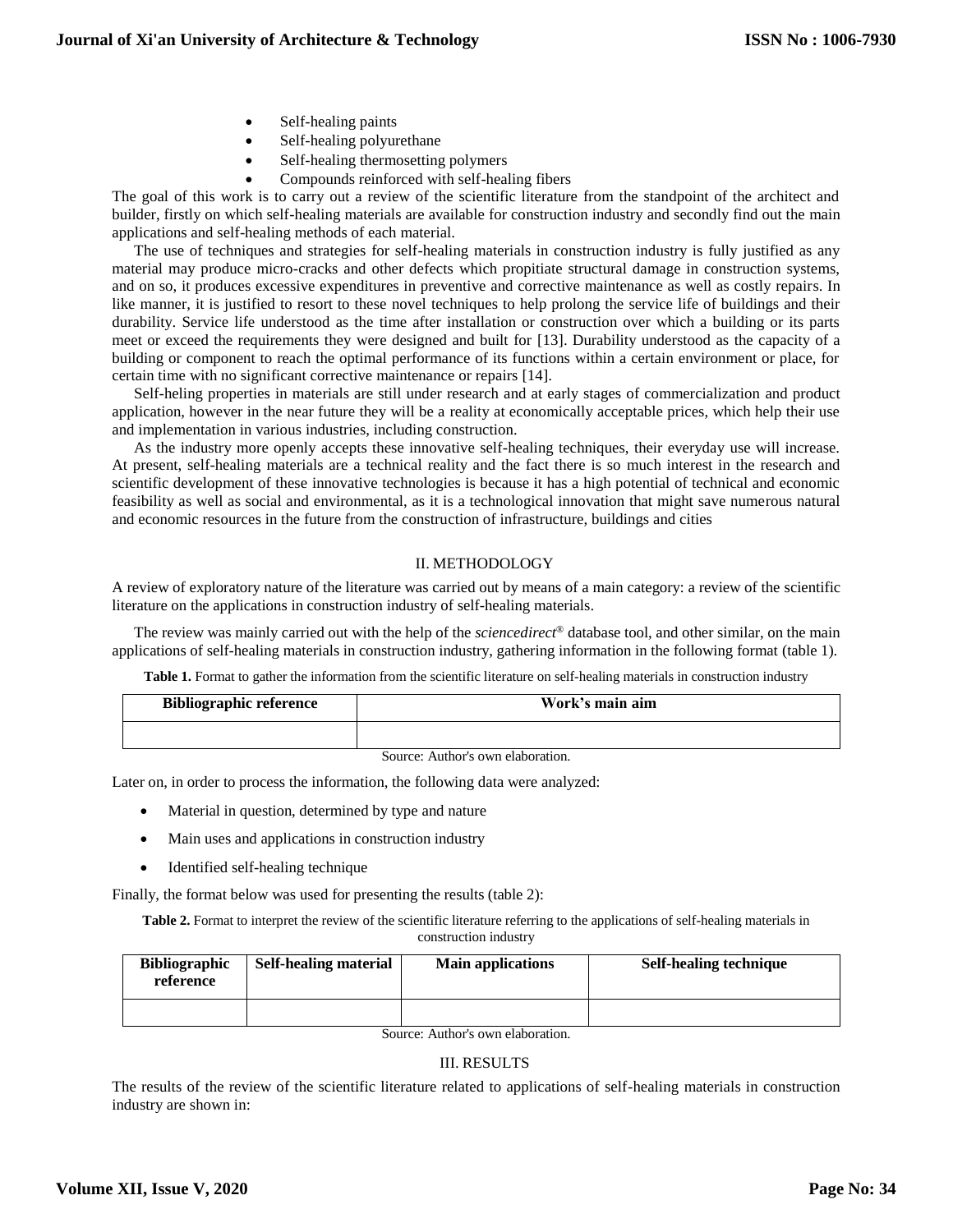- Table 3, the aim of the revised work is emphasized
- Table 4, the material in question, its applications and its identified self-repairing technique are emphasized
- **Table 3.** Review of the scientific literature on the application of self-healing materials in construction industry: description and works' objective

| <b>Bibliographic</b><br>reference | Works' main aim                                                                                                                                                                                                                                                                                                                                                   |
|-----------------------------------|-------------------------------------------------------------------------------------------------------------------------------------------------------------------------------------------------------------------------------------------------------------------------------------------------------------------------------------------------------------------|
| $[15]$                            | This work reports a simple versatile strategy to build self-healing hydrogels with adjustable<br>mechanical properties and shape-memory behavior                                                                                                                                                                                                                  |
| $[16]$                            | This work explores the possibility of using Ti particles incrusted in microns to heal surface<br>cracks in alumina and disentangle the evolution of the crack-filling process in case of oxidation<br>in pure solid state.                                                                                                                                        |
| $[17]$                            | Self-healing biomimetic super-amphiphobicity on a rough alumina surface with a large amount<br>of nano-pores that act as nano-consumption as low surface energy materials that can release and<br>consecutively heal the damaged surface is reported.                                                                                                             |
| $[18]$                            | This article presents the synthesis of two different calcium alginate polymeric fibers that<br>encapsulate the rejuvenator by means of a microfluidic device: i) hollow streams of rejuvenation<br>of encapsulation of hollow polymeric calcium alginate fibers; ii) polymeric fibers of<br>compartmented calcium alginate that encapsulate drops of rejuvenator. |
| $[19]$                            | In this research capsules of calcium alginate, which contains sunflower oil at various water/oil<br>proportions, were synthesized and their physical properties, morphologic characteristics,<br>thermodynamic performance, oil content and survival capacity were studied after mixing,<br>compacting and selecting the most suitable for an asphalt mix.        |
| $[20]$                            | In this article the flow behavior and self-healing properties of asphalt agglutinants with various<br>aging degrees were researched.                                                                                                                                                                                                                              |
| $[21]$                            | The goal of this research is to prepare the microcapsule and study the rheological and self-<br>healing properties of the microcapsules that contain asphalt.                                                                                                                                                                                                     |
| $[22]$                            | This study offers a quantitative assessment of the self-healing of thermal-induced damage in<br>asphalt concrete by means of acoustic emission (AE) as well as disc-shaped compact tension<br>tests.                                                                                                                                                              |
| $[23]$                            | In this research a new encapsulating rejuvenator of self-healing Ca/silicon alginate fiber<br>compartmented by micro-fluidic methods was synthesized.                                                                                                                                                                                                             |
| $[24]$                            | This document revises the applications and latest developments in recent years of a sort of smart<br>devices to store energy.                                                                                                                                                                                                                                     |
| $[25]$                            | This article describes the development of recovered granules as a self-healing system in cement-<br>based materials. Pan pelleting was resorted to produce granules from three different powdered<br>minerals as prospective healing agents: reactive magnesium oxide (MgO), silica fume and<br>bentonite.                                                        |
| $[26]$                            | This study proposes for the first time the production of microcapsules with characteristics<br>customized for the mechanically-activated self-healing action based on cement.                                                                                                                                                                                     |
| $[27]$                            | In this study the St-DVB microcapsules that contain epoxy resins as adhesive agent were<br>incrusted into cement paste in order to achieve self-healing capacity.                                                                                                                                                                                                 |
| $[28]$                            | Self-healing microcapsules were synthesized by in situ polymerization with a melamine urea-<br>formaldehyde resin shell and an epoxy resin adhesive.                                                                                                                                                                                                              |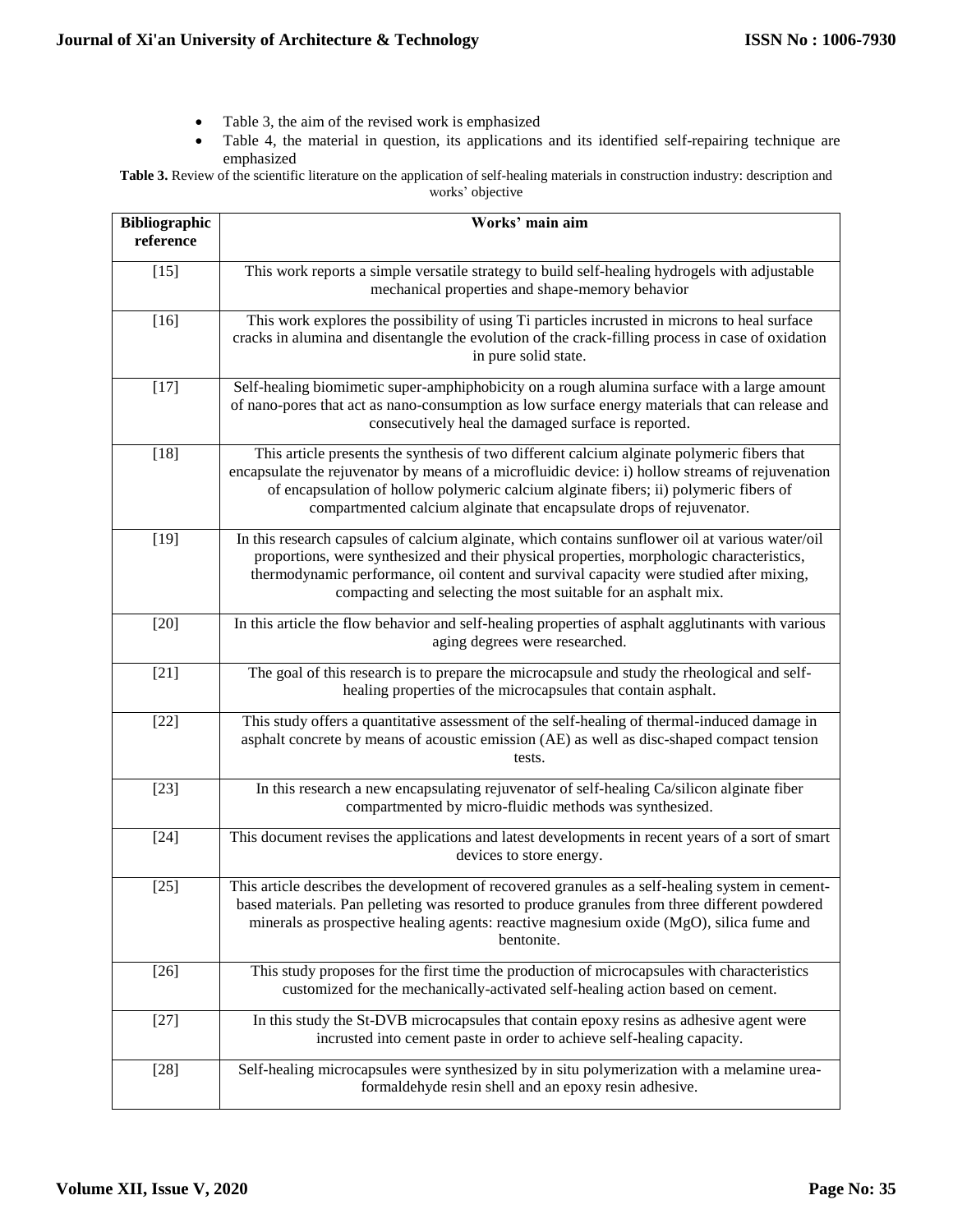| $[29]$ | This article is the second part of a complementary study focused on the autogenous self-healing<br>capacity of cement composites reinforced with high performance fiber (HPFRCC).                                                                                                                                                                                                                                                    |  |  |
|--------|--------------------------------------------------------------------------------------------------------------------------------------------------------------------------------------------------------------------------------------------------------------------------------------------------------------------------------------------------------------------------------------------------------------------------------------|--|--|
| $[30]$ | Strain hardening cement composites (SHCC) exhibit a number of characteristics of cracks when<br>they bear a load in flexion or traction. In this document, SHCC samples were preloaded under a<br>three-point flexion to introduce multiple micro-fissures and were exposed to different conditions<br>to assess their self-healing.                                                                                                 |  |  |
| $[31]$ | Research on the self-healing capacity of engineering cement composites (ECC) with excellent<br>tension deformation capacity and multiple cracking capacity is a candent topic. In the document,<br>both destructive and non-destructive methods are resorted to in order to track the self-healing<br>process of ECC in wet-dry cycles, which are ultrasonic measurement, absorption test and direct<br>traction test, respectively. |  |  |
| $[32]$ | This research focuses on the effect of replacing the limestone powder with cement material in<br>engineering cement composite performance that contains high-volume fly ash.                                                                                                                                                                                                                                                         |  |  |
| $[33]$ | The effect of dosages of the expansive MgO-type agent and fly ashes of various types as<br>replacements for cement was researched on the basis of the lowest expansion characteristics of<br>the bars. Cement composite designed -MgO by means of linear expansion tests both in water<br>and "auto-clave".                                                                                                                          |  |  |
| $[34]$ | For this research, recovered expanded perlite was used for immobilizing the bacterial spores and<br>encapsulating nutrients such as two separate components for self-healing concrete. Self-healing<br>capacity was assessed by means of images and the initial absorption of water by the surface.                                                                                                                                  |  |  |
| $[35]$ | The effects of heat, depletion of nutrients and pH treatments were examined; all of them<br>designed to mimic the conditions of fresh cement paste on ureolithic bacterium Sporosarcina<br>pasteurii; specifically, the impacts on bacterial viability, the capacity to hydrolyze urea and the<br>surface load were assessed.                                                                                                        |  |  |
| $[36]$ | The article researches the effect of capsules on damage resistance by considering constitutive<br>models of fractures. The fracture resistance of the samples with capsules increases up to 35% in<br>comparison with the reference.                                                                                                                                                                                                 |  |  |
| $[37]$ | Self-healing under multiple damage cycles is critical for the concrete structures' service<br>capacity. This article explores the mechanical and permeability properties of multiple (i.e.,<br>three) damage cycles comparing autogenous self-healing and PVA, super absorbent polymer and<br>bacteria immobilized in biochar.                                                                                                       |  |  |
| $[38]$ | Microbial calcium carbonate offers an attractive biotechnology to fill the pores' volume, as well<br>as micro and macro cracks in the affected cement material, which becomes barriers to hinder<br>water or the aggressive chemical fluid. The present study describes a theoretical model to<br>simulate the kinetics of induced calcite precipitation as a response for the hydrolysis of urea in<br>concrete cracks.             |  |  |
| $[39]$ | This document focuses on a self-healing technique called microcapsules, which contain a<br>healing agent that is released as a result of crack propagation. The document presents details on<br>the microcapsules, their implementation in both concrete and field tests as well as assessment in<br>laboratory.                                                                                                                     |  |  |
| $[40]$ | Microcapsules with Toluene di-isocyanate (TDI) as a nucleus and paraffin as shell for concrete's<br>self-healing they were prepared using the condensation method in melt state and the effects of<br>preparation temperature, stirring speed, and the mass ratio of paraffin / TDI in the central<br>fraction of studied microcapsules.                                                                                             |  |  |
| $[41]$ | This study presents the development of a new active control technique of the crack width to<br>significantly reduce the variation of crack width in a series of cracks, which becomes more                                                                                                                                                                                                                                           |  |  |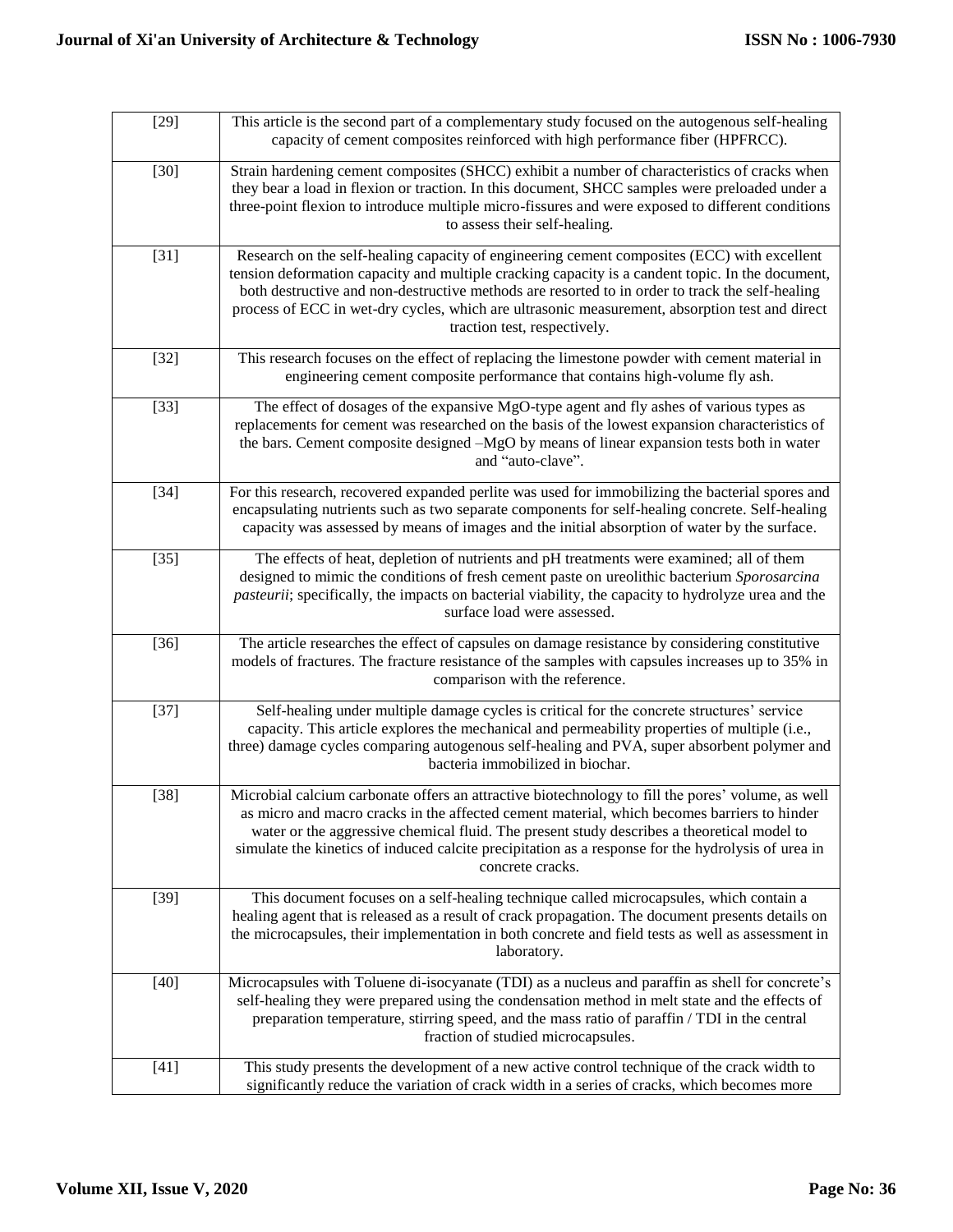|        | consistent permeability results.                                                                                                                                                                                                        |  |  |
|--------|-----------------------------------------------------------------------------------------------------------------------------------------------------------------------------------------------------------------------------------------|--|--|
| $[42]$ | A novel self-healing chemical system with microcapsules of Sodium mono-<br>fluorophosphate/ethyl cellulose is designed with a view to inhibiting corrosion in reinforcing<br>steel in concrete materials under NaCl solution.           |  |  |
| $[43]$ | This work researched self-healing coatings for reinforcing steel to introduce an autonomous<br>healing system for damaged coatings.                                                                                                     |  |  |
| $[44]$ | In this study self-healing solid capsules were produced using cement powder for the self-healing<br>of cracks of concrete structure.                                                                                                    |  |  |
| $[45]$ | The present study was designed and implemented to explore not only the effects of urease<br>bacteria as a self-healing agent incorporated into a mix of mortar, but also the various curing<br>environments on the mortar's durability. |  |  |
| $[46]$ | This novel graphene-epoxy nanocomposite has self-healing efficacious and superior anti-<br>penetration functions, at once providing the coatings with smart anticorrosive performance.                                                  |  |  |
| $[47]$ | This article presents a thorough study of the self-healing properties of various polymer<br>nanocomposites that use a series of curing mechanisms, including the addition of various<br>healing agents.                                 |  |  |
| $[48]$ | They designed and synthetized a self-healing material based on polymer / graphene with a<br>structure of reticulation net by means of the Diels-Alder reaction.                                                                         |  |  |
| $[49]$ | In this document, a sort of thermoplastic polyurethane which contains Diels-Alder bonds has<br>been successfully synthesized.                                                                                                           |  |  |
| $[50]$ | In this document, three sorts of concrete beams with two different lengths of adhesive of<br>encapsulated polyurethane were tested and the self-healing performance was measured applying<br>a static torsion load.                     |  |  |

Source: author's own elaboration based on the review of the scientific literature recorded in the first column of this table.

In table 3, the review of the scientific literature on the applications of self-healing materials in construction industry, detailing the goal of the work. It was found that some studies focus on producing and characterizing self-healing materials, while other studies only refer to the assessment and analysis of some self-healing materials.

**Table 4.** Interpretation of the review of the scientific literature referring to the applications of self-healing materials in construction industry, including self-healing techniques

| <b>Bibliographic</b><br>reference | <b>Self-healing material</b> | <b>Main applications</b>                                                             | Self-healing technique                            |
|-----------------------------------|------------------------------|--------------------------------------------------------------------------------------|---------------------------------------------------|
| $[15]$                            | Poly-acrylic acid            | Hydrogels with shape-<br>memory behavior for<br>surfaces and hydrophobic<br>finishes | Induced by multi-amines                           |
| $[16]$                            | Alumina                      | Self-healing aluminum                                                                | Incrusted titanium micro-particles                |
| [17]                              | Alumina                      | Self-healing aluminum                                                                | Using low surface energy<br>materials             |
| [18]                              | Asphalt                      | Payements and other<br>surfaces                                                      | Micro-fluidic synthesis of<br>polymeric particles |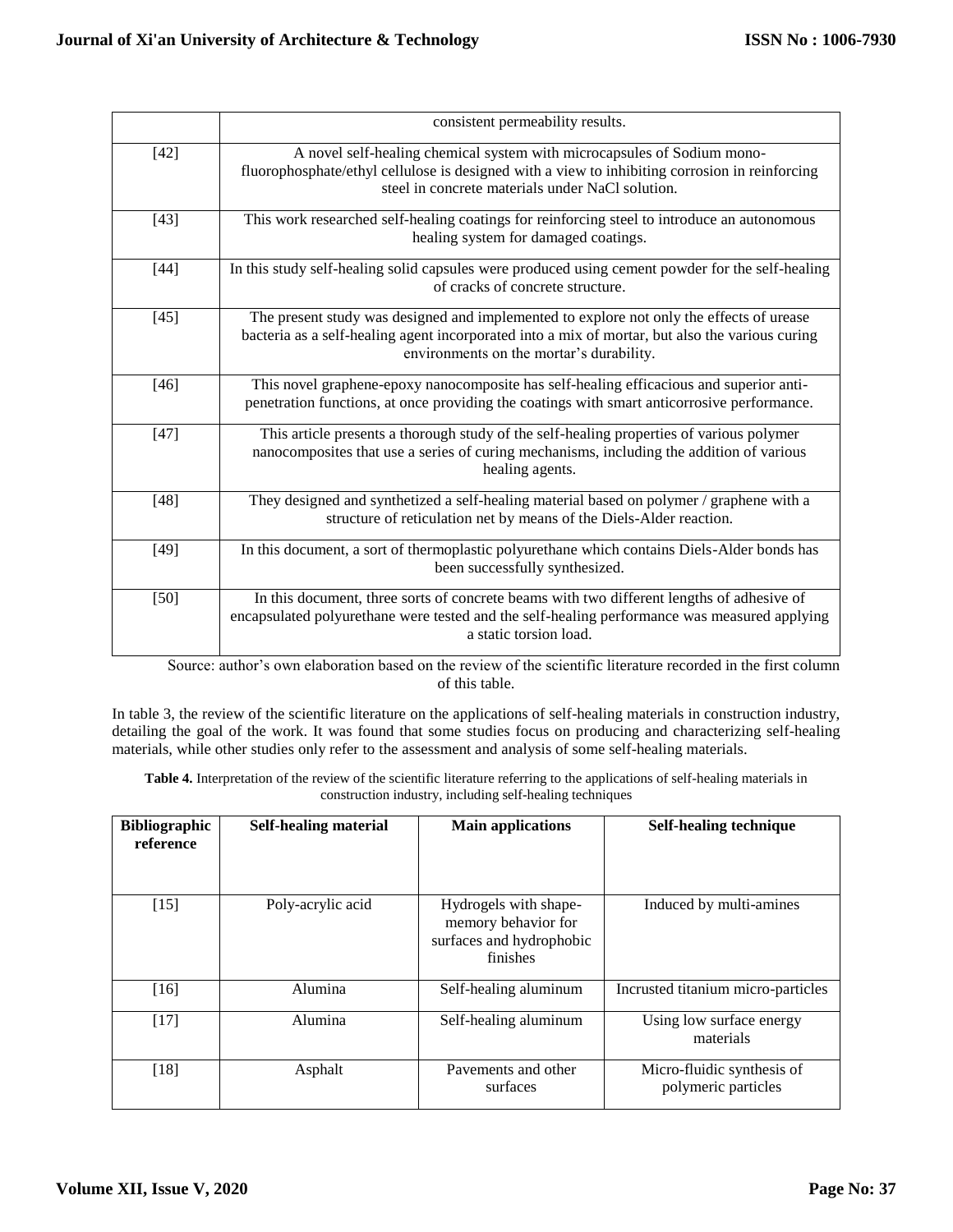| $[19]$ | Asphalt                    | Pavements and other<br>surfaces                    | Synthesis and characterization of<br>multiple-cavity calcium alginate                                                            |
|--------|----------------------------|----------------------------------------------------|----------------------------------------------------------------------------------------------------------------------------------|
| $[20]$ | Asphalt                    | Pavements and other<br>surfaces                    | Not applicable                                                                                                                   |
| $[21]$ | Asphalt                    | Pavements and other<br>surfaces                    | Not applicable                                                                                                                   |
| $[22]$ | Asphalt                    | Pavements and other<br>surfaces                    | Not applicable                                                                                                                   |
| $[23]$ | Asphalt                    | Pavements and other<br>surfaces                    | Micro-fluidic synthesis of<br>polymeric fibers                                                                                   |
| $[24]$ | Lithium, Gallium, Titanium | <b>Batteries</b> and<br>supercapacitors            | Lithiation and dimerization                                                                                                      |
| $[25]$ | Cements                    | Cement-based composites<br>(concretes and mortars) | Polymeric preparation and<br>encapsulation of mineral powder<br>granules                                                         |
| $[26]$ | Cements                    | Cement-based composites<br>(concretes and mortars) | Micro-fluidic production of<br>custom microcapsules                                                                              |
| $[27]$ | Cements                    | Cement-based composites<br>(concretes and mortars) | Microcapsules that contain epoxy<br>resins as adhesive agents were<br>incrusted in cement to accomplish<br>self-healing capacity |
| $[28]$ | Cements                    | Cement-based composites<br>(concretes and mortars) | By means of inserting<br>microcapsules of Urea-<br>formaldehyde melamine                                                         |
| $[29]$ | Cements                    | Cement-based composites<br>(concretes and mortars) | Not applicable                                                                                                                   |
| $[30]$ | Cements                    | Cement-based composites<br>(concretes and mortars) | Not applicable                                                                                                                   |
| $[31]$ | Cements                    | Cement-based composites<br>(concretes and mortars) | Not applicable                                                                                                                   |
| $[32]$ | Cements                    | Cement-based composites<br>(concretes and mortars) | Design and production of<br>limestone powder as bound<br>matrix.                                                                 |
| $[33]$ | Cements                    | Cement-based composites<br>(concretes and mortars) | Design and production of mixtures<br>with large volumes of fly ash and<br>expansive agent of magnesium<br>oxide (MgO) type       |
| $[34]$ | Concrete                   | Structures for buildings                           | Application of encapsulated<br>bacteria of expanded perlite                                                                      |
| $[35]$ | Concrete                   | Structures for buildings                           | Bio-mineralizing bacteria                                                                                                        |
| $[36]$ | Concrete                   | Structures for buildings                           | Not applicable                                                                                                                   |
| $[37]$ | Concrete                   | Structures for buildings                           | Bacteria immobilized with biochar                                                                                                |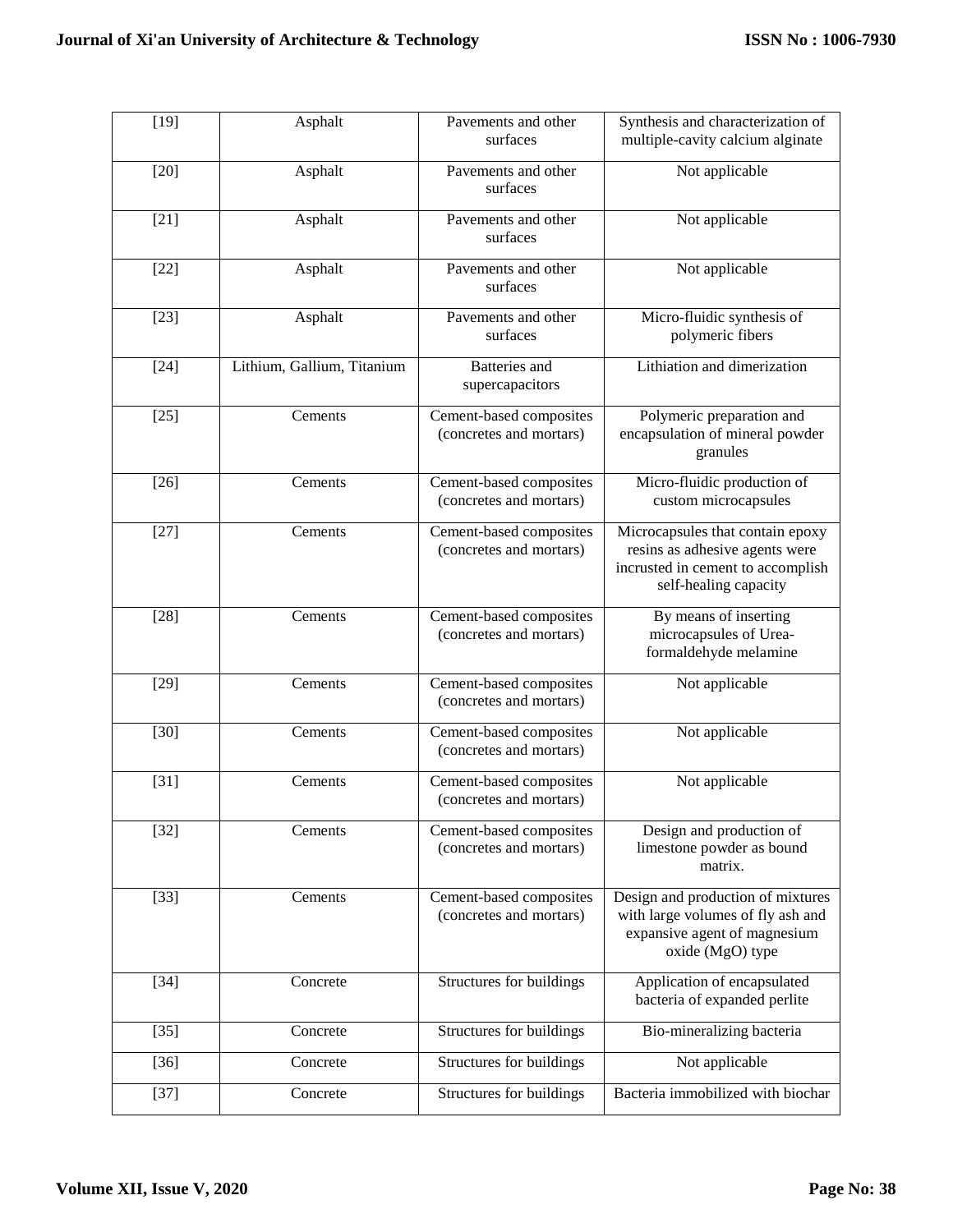|        |                                    |                                                                     | and superabsorbent polymers                                                                                        |
|--------|------------------------------------|---------------------------------------------------------------------|--------------------------------------------------------------------------------------------------------------------|
| $[38]$ | Concrete                           | Structures for buildings                                            | Insertion of microbial calcium<br>carbonate                                                                        |
| $[39]$ | Concrete                           | Structures for buildings                                            | Microcapsule insertion                                                                                             |
| $[40]$ | Concrete                           | Structures for buildings                                            | Insertion of microcapsules that<br>contain Toluene diisocyanate                                                    |
| $[41]$ | Concrete                           | Structures for buildings                                            | Not applicable                                                                                                     |
| $[42]$ | Concrete                           | Structures for buildings                                            | Use of Mono-fluorophosphate /<br>ethyl cellulose microcapsules                                                     |
| $[43]$ | Epoxy                              | Epoxy coating for<br>reinforcing steel                              | Use of microcapsules as reparable<br>agent                                                                         |
| $[44]$ | Mortar and cements                 | Production of concretes<br>and mortars                              | Use of self-healing solid capsule                                                                                  |
| $[45]$ | Mortar and cements                 | Production of concretes<br>and mortars                              | Use of urease bacterium embedded<br>in mortar                                                                      |
| $[46]$ | Nanocomposite of graphene<br>epoxy | Anticorrosion coatings                                              | Synthesis of graphene-<br>cyclodextrin-epoxy                                                                       |
| $[47]$ | Polymer nanocomposite              | Anticorrosion coatings                                              | Addition of various repairing<br>agents                                                                            |
| $[48]$ | Polymer/graphene                   | Anticorrosion coatings                                              | Diels-Alder reaction                                                                                               |
| $[49]$ | Polyurethane                       | Insulating materials for<br>construction, coatings and<br>adhesives | Diels-Alder reaction                                                                                               |
| $[50]$ | Polyurethane                       | Insulating materials for<br>construction, coatings and<br>adhesives | Not applicable                                                                                                     |
|        |                                    | producing it.                                                       | NB: 'Not applicable' refers to the fact that the study only focused on assessing the self-healing material, not on |

Source: author's own elaboration on the basis of the review of the scientific literature registered in the first column of this table.

Table 4 presents the review of the scientific literature regarding the applications of self-healing materials in construction industry, including the source (column 1, table 4), the self-healing material, object of study (column 2, table 4); applications in construction industry (column 3, table 4) and the self-healing techniques. There were some studies that referred to assessment or analyses of some materials in which it was not applicable to mention the material's self-healing technique. For example, [50] study a polyurethane case in which the objective was to test three sorts of concrete beams with two different encapsulated polyurethane adhesive lengths and the performance of self-healing was measured applying a static tension load, so the goal focused on measuring the mechanical strengths of materials produced as test specimens. It may be said that these specimens were produced with self-healing techniques, in this case of insertion of self-healing agent capsules, though not as the study's main goal.

On the contrary, [51] mention that in order to produce self-healing asphalt, a technique of synthesis and characterization of multiple-cavity calcium alginate capsules can be carried out; it consists in inserting capsules of calcium alginate in various and diverse sizes and shapes into the asphalt mix over its preparation, which will propitiate to fill the holes or cracks which over time appear inside the material.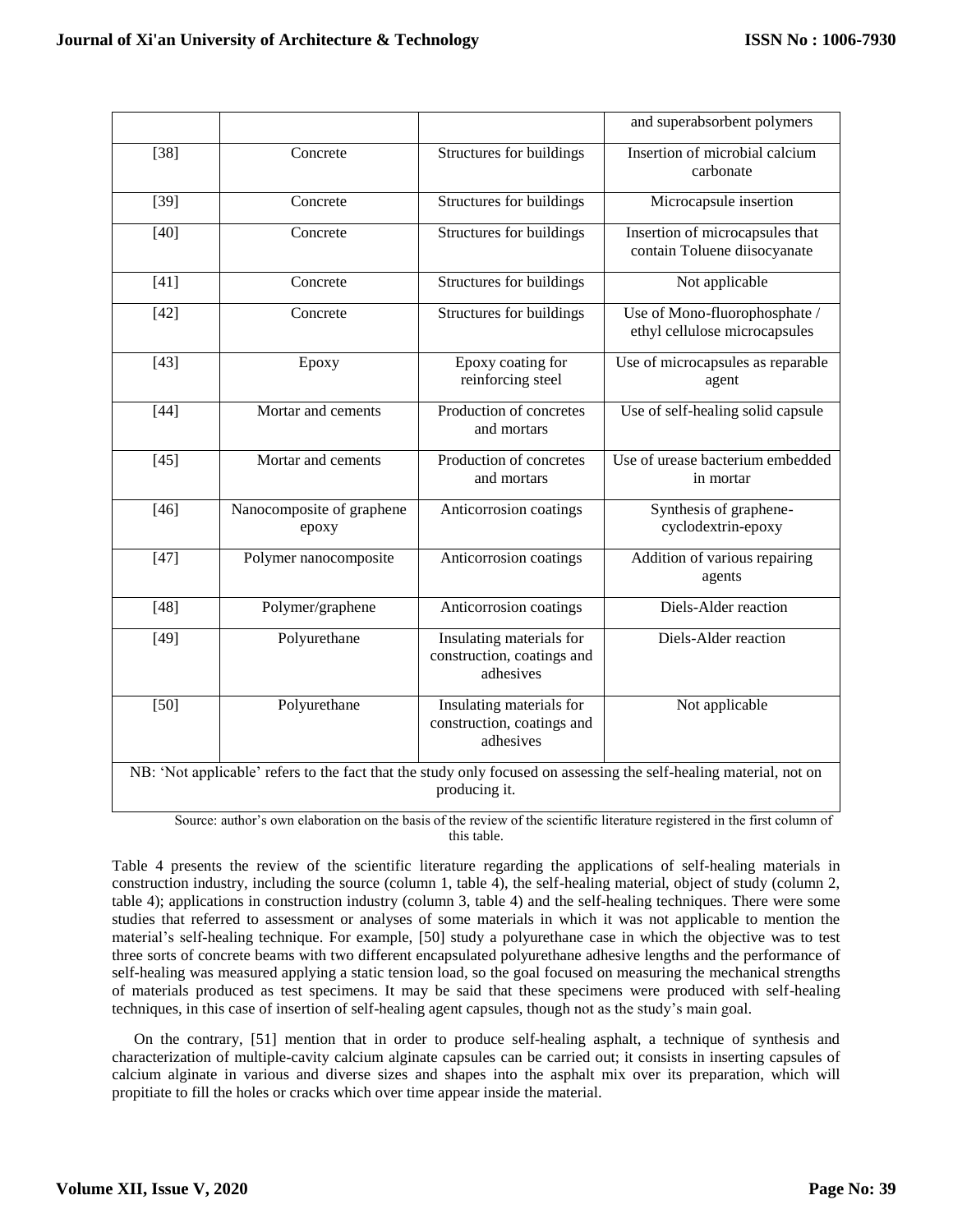# IV. CONCLUSIONS

When a review of the scientific literature on applications and study cases of any topic is performed, it may be, as in the case here, there were two sorts of reviewed studies: the first and largely referring to the way how self-healing materials can be produced for various and diverse applications, while the second sort may be studies that only focus on assessing certain self-healing materials. Both are useful, but it is concluded that we first have to acknowledge the techniques to produce self-healing materials to later perform better assessments and analyses of such materials so as to apply them in a better manner in industry.

The studies most frequently carried out are:

- 1. Self-healing concretes and mortars
- 2. Self-healing cement composites
- 3. Self-healing asphalts
- 4. Self-healing polymers
- 5. Self-healing metals

In this way, it can be concluded that the most important self-healing materials in construction industry are cementbased concretes mainly with applications for buildings' structures. With this application not only the structures' service life increases, but also that of entire buildings, increasing their durability and noticeably decreasing maintenance and reparation costs.

Out of the sources reviewed in the sample of the present study, the country that prevails in research on selfhealing materials is the country of China, followed by the United States, United Kingdom, Canada, Belgium, South Korea, Iran, the Netherlands, Italy, Singapore and Malaysia. However, the above is only a sample but which verifies by far that China is having a great boom in many fields of knowledge and for many countries it is a clear example to follow.

The most resorted technique is micro-capsule insertion with various self-healing agents, followed by the use of bacteria, Diels-Alder reaction, polymeric fibers synthesis, insertion of titanium microcapsules, multi-amine, lime powder and microbial calcium carbonates.

#### REFERENCES

- [1] Bao Z. W., Zhen H. Z., Ende Y., Zhi Ch. & Xiang H. W. (2018) Assessment and management of air emissions and environmental impacts from the construction industry, *Journal of Environmental Planning and Management*, 61 (14), 2421-2444. DOI: 10.1080/09640568.2017.1399110
- [2] Yusof, N.A., Awang, H. & Iranmanesh, M. (2017). Determinants and outcomes of environmental practices in Malaysian construction projects, *Journal of Cleaner Production*, 156 (1), 345-354.
- [3] Ozorhon B. (2013). Response of Construction Clients to Low-Carbon Building Regulations, *Journal of Construction Engineering and Management*, 139 (12), 1-10. https://doi.org/10.1061/(ASCE)CO.1943-7862.0000768
- [4] Gursel A. P., Masanet E., Horvath A. & Stadel A. (2014). Life-cycle inventory analysis of concrete production: A critical review, *Cement and Concrete Composites*, 51 (2014), 38-48. https://doi.org/10.1016/j.cemconcomp.2014.03.005
- [5] Fernandez John E. (2012). *Material Architecture: Emergent Materials for Innovative Buildings and Ecological Construction*, UK: Routledge.
- [6] Hernández Moreno S. (2019). *Degradación y durabilidad de materiales y componentes constructivos*, México: UNAM/ UAEMEX.
- [7] Schlangen E. & Joseph Ch. (2009). Self-healing Processes in Concrete, in: Swapan Kumar Ghosh (editor), *Self-healing materials*, pp. 141- 179. Weinheim: WILEY-VCH Verlag GmbH & Co. KGaA.
- [8] Ghosh S. K. (2009). Self-healing Materials: Fundamentals, Design Strategies, and Applications, in: Swapan Kumar Ghosh (editor), *Selfhealing materials*, pp. 141-179. Weinheim: WILEY-VCH Verlag GmbH & Co. KGaA.
- [9] Otsuka, K. & Wayman, C.M. (1998*). Shape Memory Materials*, Cambridge: Cambridge University Press.
- [10] Liu, Y., Xie, Z., Humbeeck, J.V. & Delaey, L. (1999). Deformation of shape memory alloys associated with twinned domain reconfigurations, *Materials Science and Engineering*, 679 (1999), 273–275.
- [11] Balazs, A.C., Emrick, T. & Russell, T.P. (2006). Nanoparticle Polymer Composites: Where Two Small Worlds Meet, *Science*, 314 (1107– 10). DOI: 10.1126/science.1130557
- [12] Stempniewicz, M., Rohwerder, M. & Marlow, F. (2007). Release from silica SBA-3-like mesoporous fibers: cross-wall transport and external diffusion barrier, *Phys Chem*, 8 (188–94). DOI: 10.1002/cphc.20060040
- [13] ISO (2000). ISO 15686-1:2000; *Buildings and constructed assets-Service Life Planning, part 1: General Principles*. Switzerland: International Organization for Standardization.
- [14] Canadian Standards Association (2001). *S478-95 (r2001): Guideline on Durability in Buildings*. Canada: CSA.
- [15] Lan J., Ni X., Zhao Ch., Liu Q. & Chen Ch. (2018). Multiamine-induced self-healing poly (Acrylic Acid) hydrogels with shape memory behavior, *Polymer Journal*, 50 (2018), 485–493. https://doi.org/10.1038/s41428-018-0037-7
- [16] Boatemaa L., van der Zwaag S. & Sloof W.G. (2018). Self-healing of Al2O3 containing Ti microparticles, *Ceramics International*, 44 (10), 11116-11126. https://doi.org/10.1016/j.ceramint.2018.03.119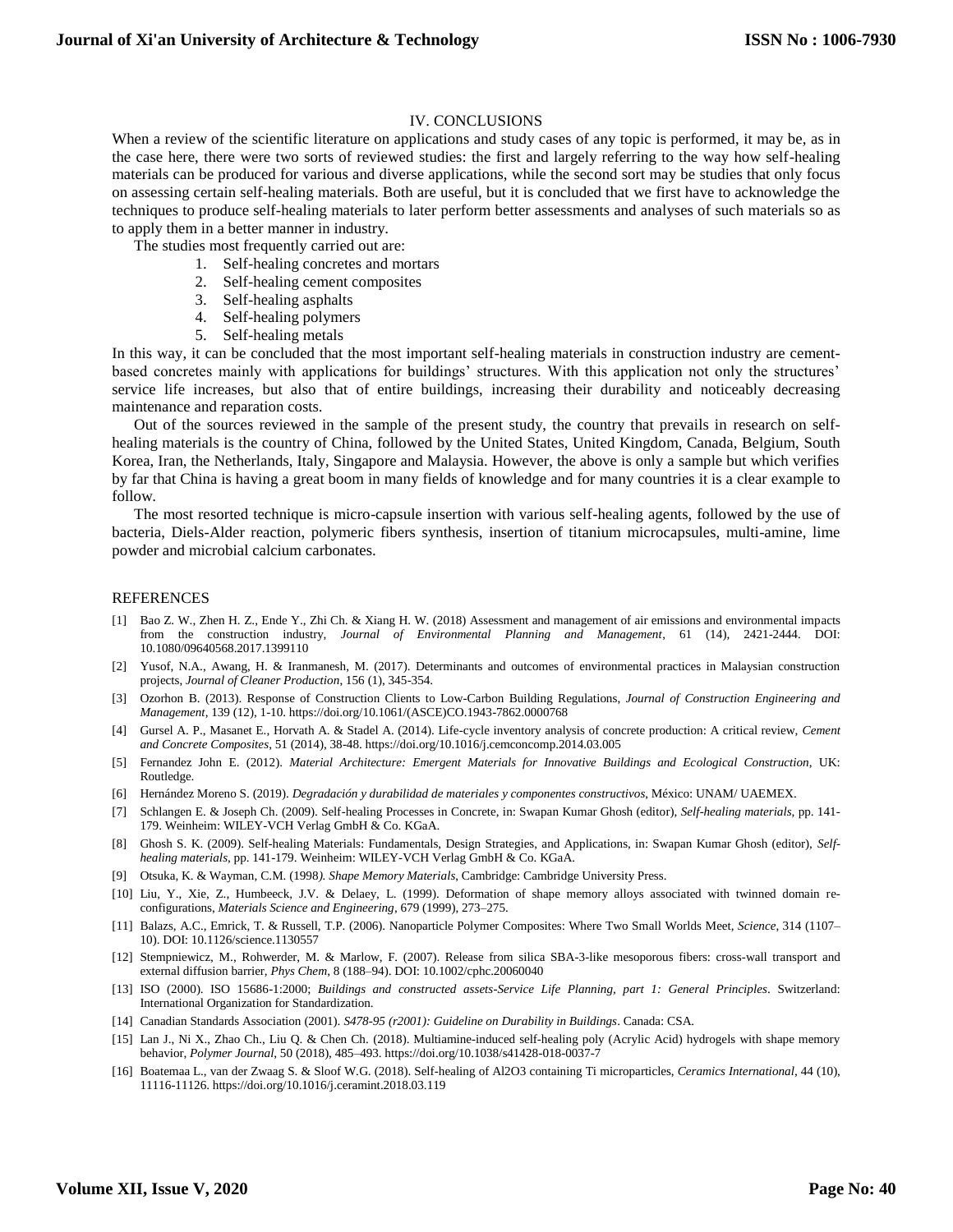- [17] Wang X., Liu X., Zhou F. & Liu W. (2011). Self-healing superamphiphobicity, *Chem. Commun*., 47 (2011), 2324–2326. DOI: 10.1039/ c0cc04066e
- [18] Shu B., Wu Sh., Dong L., Norambuena-Contreras J., Yang X., Li Ch., Liu Q. & Wang Q. (2019). Microfluidic synthesis of polymeric fibers containing rejuvenating agent for asphalt self-healing, *Construction and Building Materials*, 219 (2019), 176-183. https://doi.org/10.1016/j.conbuildmat.2019.05.178
- [19] Zhang L., Liu Q., Li H., Norambuena-Contreras J., Wu Sh., Bao Sh. & Shu B. (2019). Synthesis and characterization of multi-cavity Caalginate capsules used for self-healing in asphalt mixtures, *Construction and Building Materials*, 211 (2019), 298-307. https://doi.org/10.1016/j.conbuildmat.2019.03.224
- [20] Zhang L, Liu Q, Wu Sh, Rao Y, Sun Y, Xie J. & Pan P. (2018a). Investigation of the flow and self-healing properties of UV aged asphalt binders*, Construction and Building Materials*, 174 (2018a), 401-409. https://doi.org/10.1016/j.conbuildmat.2018.04.109
- [21] Zhang H., Bai Y. & Cheng F. (2018). Rheological and self-healing properties of asphalt binder containing microcapsules, *Construction and Building Materials,* 187 (2018b), 138-148. https://doi.org/10.1016/j.conbuildmat.2018.07.172
- [22] Behnia B. & Reis H. (2019). Self-healing of thermal cracks in asphalt pavements, *Construction and Building Materials*, 218 (2019), 316- 322. https://doi.org/10.1016/j.conbuildmat.2019.05.095
- [23] Shu B, Zhang L, Wu Sh, Dong L, Liu Q. & Wang Q. (2018). Synthesis and characterization of compartmented Ca-alginate/silica selfhealing fibers containing bituminous rejuvenator, *Construction and Building Materials*, 190 (2018), 623-631. https://doi.org/10.1016/j.conbuildmat.2018.09.121
- [24] Cheng Y., Xiao X., Pan K. & Pang H. (2020). Development and application of self-healing materials in smart batteries and supercapacitors, *Chemical Engineering Journal*, 380 (2020), 122565. https://doi.org/10.1016/j.cej.2019.122565
- [25] Alghamri R., Kanellopoulos A., Litina C. & Al-Tabbaa A. (2018). Preparation and polymeric encapsulation of powder mineral pellets for self-healing cement based materials, *Construction and Building Materials*, 186 (2018), 247-262. https://doi.org/10.1016/j.conbuildmat.2018.07.128
- [26] Souza L. & Al-Tabbaa A. (2018). Microfluidic fabrication of microcapsules tailored for self-healing in cementitious materials, *Construction and Building Materials,* 184 (2018), 713-722. https://doi.org/10.1016/j.conbuildmat.2018.07.005
- [27] Li W., Jiang Z., Yang Z., Zhao N. & Yuan W. (2013). Self-Healing Efficiency of Cementitious Materials Containing Microcapsules Filled with Healing Adhesive: Mechanical Restoration and Healing Process Monitored by Water Absorption, *PLoS ONE*, 8 (11), e81616. doi:10.1371/journal.pone.0081616
- [28] Li W., Zhu X., Zhao N. & Jiang Zh. (2016). Preparation and Properties of Melamine Urea-Formaldehyde Microcapsules for Self-Healing of Cementitious Materials, *Materials*, 9 (152), 1-17. doi:10.3390/ma9030152
- [29] Ferrara L., Krelani V. & Moretti F. (2016). Autogenous healing on the recovery of mechanical performance of High Performance Fibre Reinforced Cementitious Composites (HPFRCCs): Part 2 – Correlation between healing of mechanical performance and crack sealing, *Cement and Concrete Composites*, 73 (2016), 299-315. https://doi.org/10.1016/j.cemconcomp.2016.08.003
- [30] Zhang P., Dai Y., Ding X., Zhou Ch., Xue X. & Zhao T. (2018). Self-healing behaviour of multiple microcracks of strain hardening cementitious composites (SHCC), *Construction and Building Materials,* 169 (2018), 705-715. https://doi.org/10.1016/j.conbuildmat.2018.03.032
- [31] Zhu Y., Zhang Z., Chen X., Zou D., Guan X. & Dong B. (2020). Non-destructive methods to evaluate the self-healing behavior of engineered cementitious composites (ECC), *Construction and Building Materials*, 230 (2020), 116753. https://doi.org/10.1016/j.conbuildmat.2019.116753
- [32] Siad H., Alyousif A., Keskin O. K., Keskin S. B., Lachemi M., Sahmaran M. & Hossain-Khandaker M. A. (2015). Influence of limestone powder on mechanical, physical and self-healing behavior of Engineered Cementitious Composites, *Construction and Building Materials*, 99 (2015), 1-10. https://doi.org/10.1016/j.conbuildmat.2015.09.007
- [33] Sherir-Mohamed A.A., Hossain-Khandaker M.A. & Lachemi M. (2016). Self-healing and expansion characteristics of cementitious composites with high volume fly ash and MgO-type expansive agent, *Construction and Building Materials*, 127 (2016), 80-92. https://doi.org/10.1016/j.conbuildmat.2016.09.125
- [34] Alazhari M., Sharma T., Heath A., Cooper R. & Paine K. (2018). Application of expanded perlite encapsulated bacteria and growth media for self-healing concrete, *Construction and Building Materials*, 160 (2018), 610-619. https://doi.org/10.1016/j.conbuildmat.2017.11.086
- [35] Williams S. L., Kirisits M. J. & Douglas-Ferron R. (2017). Influence of concrete-related environmental stressors on biomineralizing bacteria used in self-healing concrete, *Construction and Building Materials*, 139 (2017), 611-618. https://doi.org/10.1016/j.conbuildmat.2016.09.155
- [36] Tsangouri E., Gilabert F. A., De Belie N., Van Hemelrijck D., Zhu X. & Aggelis D. G. (2019). Concrete fracture toughness increase by embedding self-healing capsules using an integrated experimental approach, *Construction and Building Materials*, 218 (2019), 424-433. https://doi.org/10.1016/j.conbuildmat.2019.05.138
- [37] Kua H. W., Gupta S., Aday A. N. & Srubar III W. V. (2019). Biochar-immobilized bacteria and superabsorbent polymers enable selfhealing of fiber-reinforced concrete after multiple damage cycles, *Cement and Concrete Composites*, 100 (2019), 35–52. https://doi.org/10.1016/j.cemconcomp.2019.03.017
- [38] Algaifi Hassan A., Bakar Suhaimi A., Mohd Sam A. R., Abidin Ahmad R. Z., Shahir S. & Al-Towayti W. A. H. (2018). Numerical modeling for crack self-healing concrete by microbial calcium carbonate, *Construction and Building Materials*, 189 (2018), 816-824. https://doi.org/10.1016/j.conbuildmat.2018.08.218
- [39] Al-Tabbaa A., Litina Ch., Giannaros P., Kanellopoulos A. & Souza L. (2019). First UK field application and performance of microcapsulebased self-healing concrete, *Construction and Building Materials*, 208 (2019), 669-685. https://doi.org/10.1016/j.conbuildmat.2019.02.178
- [40] Du W., Yu J., Gu Y., Li Y., Han X. & Liu Q. (2019). Preparation and application of microcapsules containing toluene-di-isocyanate for self-healing of concrete, *Construction and Building Materials*, 202 (2019), 762-769. https://doi.org/10.1016/j.conbuildmat.2019.01.007
- [41] Van Mullem T., Gruyaert E., Debbaut B., Caspeele R. & De Belie N. (2019). Novel active crack width control technique to reduce the variation on water permeability results for self-healing concrete, *Construction and Building Materials*, 203 (2019), 541-551. https://doi.org/10.1016/j.conbuildmat.2019.01.105